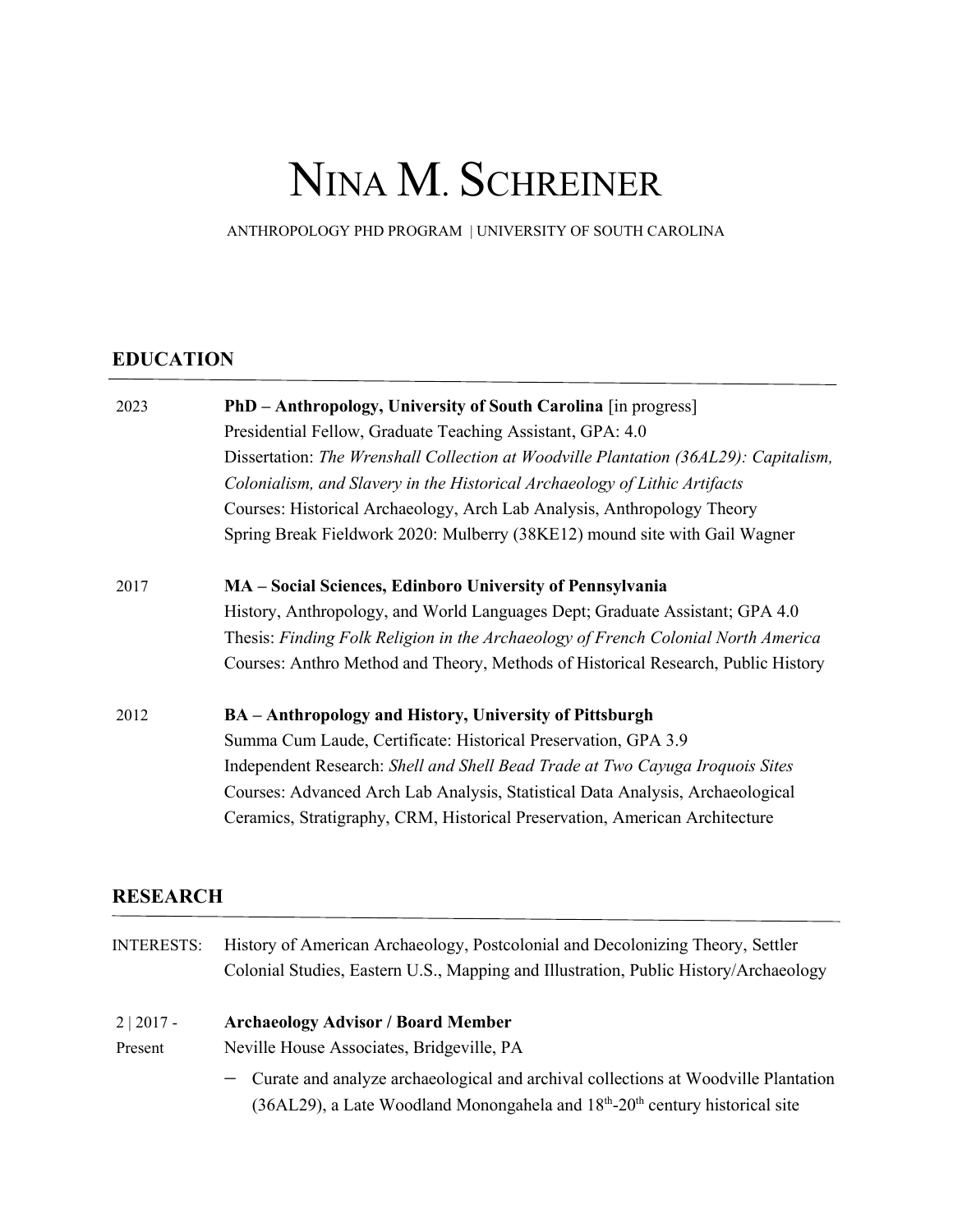- 
- Sort, clean, and catalog artifacts; develop collections database; present findings to public; develop educational archaeology programming
- − Direct archaeological excavations; monitor subterranean construction work
- Write text for grant applications to local, state, federal, and private foundations

## 2 | 2017 - **Collaborator**

## 7 | 2019 Lab Collections of Kathleen M.S. Allen, University of Pittsburgh

- − *Early Contact Period Shell Trade and Bead Manufacture at a Cayuga Iroquois Site*
- Studied patterns of marine shell resource procurement and use at early contact period Cayuga Iroquois sites, Carmen and Parker Farm. Investigated stylistic variation in shell beads, possibility of on-site bead manufacture, and trade connecting the Iroquois to Atlantic marine shell sources.

## 1 | 2016 - **Thesis Researcher**

- 12 | 2017 Edinboro University of Pennsylvania
	- − *Finding Folk Religion in the Archaeology of French Colonial North America*
	- − Analyzed collections of religious adornments at Fort Michilimackinac, Michigan and *ex voto* art at St.-Anne-de-Beaupre, Quebec; researched ethnohistorical accounts of folklore in 17<sup>th</sup>-and 18<sup>th</sup>-century French North America; theorized role of religion and folklore in landscape mapping, place-making, and conceptualization of the natural world in French North American colonies.

## 2 | 2016 - **Graduate Student Researcher**

- 4 | 2016 Sanisera Archaeology Institute Dubai Expedition
	- Revised typology of Iron Age II softstone vessels excavated at Sarouq al-Hadid site (Dubai, UAE) compared with contemporary sites on the Oman Peninsula
	- − Led excavation of block units and features; took field notes; collected artifacts; completed plan and section feature maps; photographed units and features

## 3 | 2015 **Participant**

Laboratory Workshop, James Madison's Montpelier, Orange, VA Learned typologies of historic nails and ceramics; reconstructed ceramic vessels from excavated sherds; and restored iron artifacts using electrolytic reduction and dremels.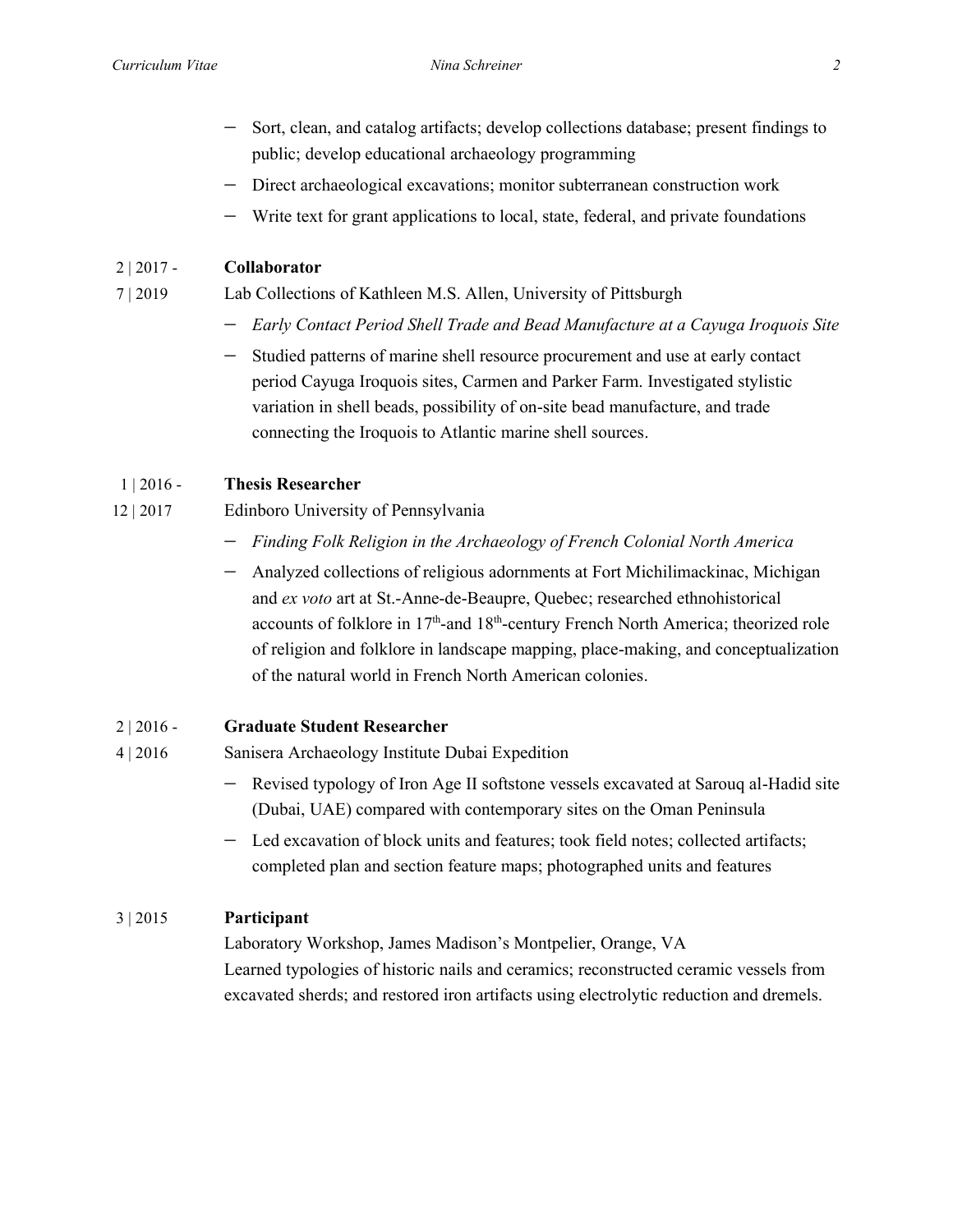## 9 | 2013 - **Intern**

12 | 2013 Old Economy Village, Ambridge, PA Researched archaeological collections at Old Economy, an early-nineteenth-century Harmonist society village; organized archaeological collections; assisted with curation of *Archaeology at Old Economy* exhibit.

## 9 | 2011 **Participant**

Archaeology Workshop, James Madison's Montpelier, Orange, VA Phase III excavation of south yard slave quarters; and machine-assisted flotation.

### 5 | 2011 - **Frank and Peggy Steele Intern**

9 | 2011 Collections Dept., National Baseball Hall of Fame and Museum, Cooperstown, NY Researched artifacts; cataloged and rehoused artifacts in preservation quality boxes; presented research to the public; directed VIP tours of collections storage.

## 5 | 2010 - **Undergraduate Participant**

- 7 | 2010 Archaeological Field School, Sanisera Archaeology Institute, Menorca, Spain
	- Excavated structural components and cist tombs at a Roman port colony
	- − Conserved and tabulated ceramics, metal (coins), and human remains
	- − Independent research projects: *Bronze Coins of the Late Roman Empire; Grave Goods and Social Status at the Roman Necropolis, Sanisera*

## **PROFESSIONAL**

- 6 | 2017 **Archaeology Field Technician** Michael Baker International, Pittsburgh, PA PennDot Roundabout Phase I, Reading, PA − Excavated shovel test pits, took field notes, collected artifacts, mapped soils 10 | 2016 - **Archaeology Field Technician** 2 | 2017 CHRS, Inc., Lansdale, PA PennDot Beltway 2 Phase IIb, Cecil, PA
	- Excavated features; took field notes; collected artifacts; mapped soils; completed plan, profile section, and structure maps; photographed sites and features; prepared field samples of bone and charcoal; completed final site paperwork and scale map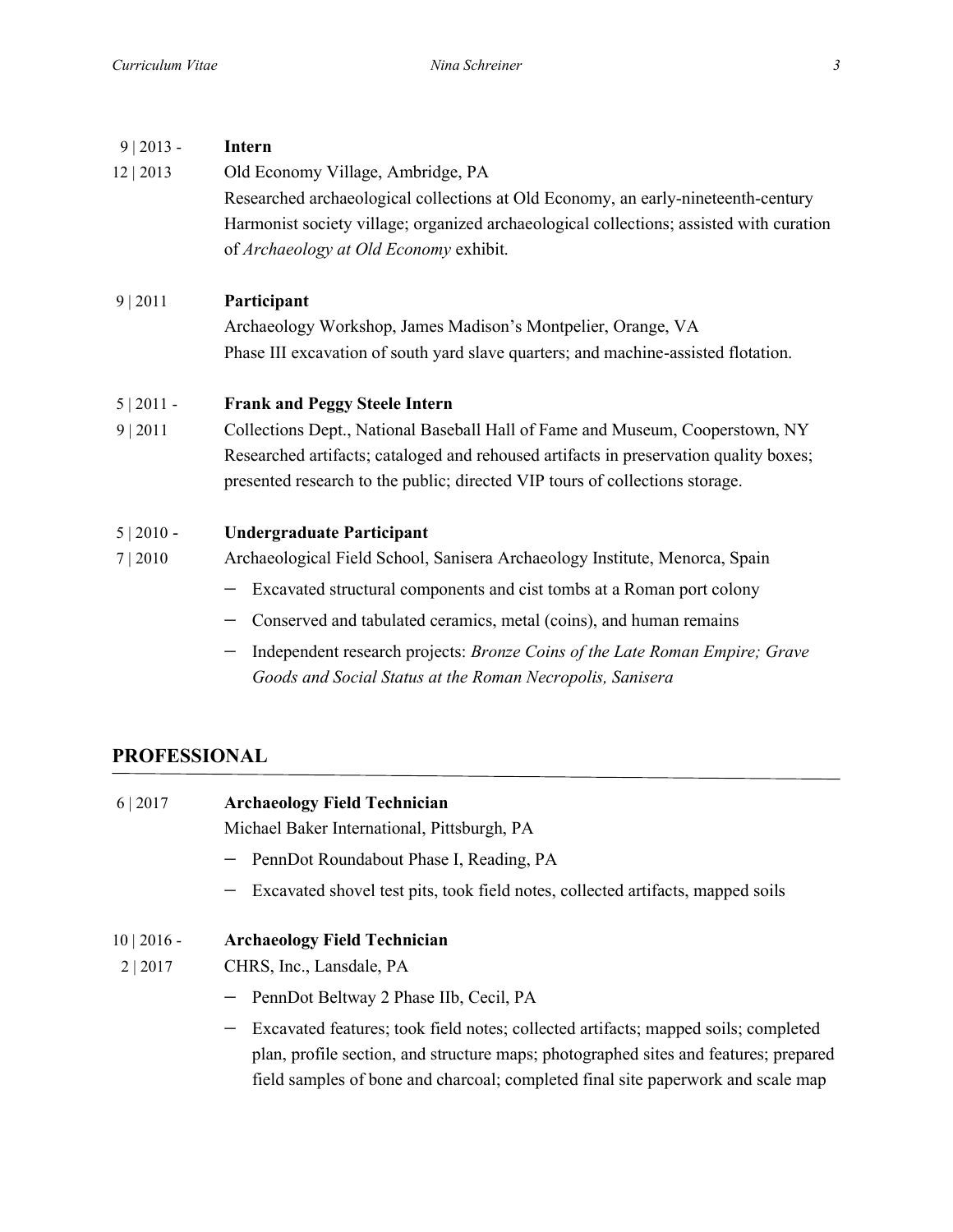## 4 | 2016 - **Archaeology Field Technician**

- 10 | 2016 Tetra Tech, Pittsburgh, PA
	- − Mountain Valley Pipeline (MVP) Phase I-II, West Virginia
	- − Excavated shovel test pits, test units, and features; took field notes; collected artifacts; kept field specimen log; completed plan and profile section maps; mapped and photographed sites, soils, units, and features; prepared field samples of bone and charcoal; completed West Virginia cemetery survey forms

## **TEACHING**

| <b>Graduate Teaching Assistant</b><br>Anthropology Department, University of South Carolina<br>Courses: ANTH 102 - Understanding Other Cultures (Intro to Cultural Anth.)<br>Prepare and grade assignments, lead discussions, design exams          |
|-----------------------------------------------------------------------------------------------------------------------------------------------------------------------------------------------------------------------------------------------------|
| <b>Graduate Assistant</b><br>History, Anthropology, and World Languages Dept., Edinboro University of PA<br>Completed research bibliographies, guest-lectured undergrad history classes, planned<br>and advertised archaeology month events.        |
| <b>Graduate Assistant Coach</b>                                                                                                                                                                                                                     |
| Edinboro University Fighting Scots Athletics - Swimming<br>Designed and supervised strength training program for DII swim team<br>Organized team travel and fundraising initiatives<br>Recognized as <i>Inspirational Faculty/Staff</i> by athletes |
|                                                                                                                                                                                                                                                     |

## **GRANTS**

| $2019 - 2020$ | Pennsylvania Historical & Museum Commission, Historical & Archival Records |
|---------------|----------------------------------------------------------------------------|
|               | Care Grant, \$1,900.00                                                     |
| 2018          | Mylan, Inc., Mylan Charitable Foundation Grant, \$24,300.00                |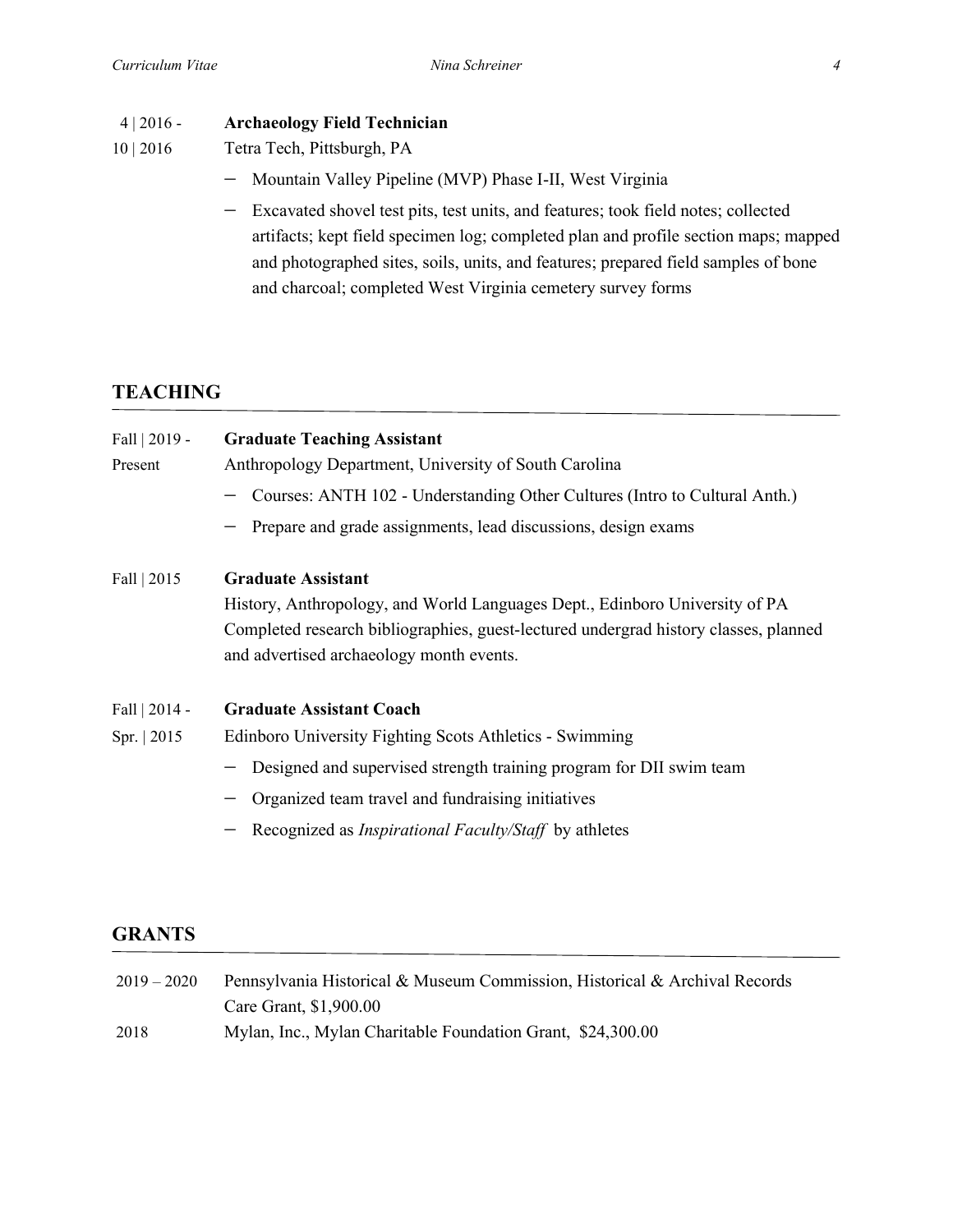# **HONORS AND AWARDS**

| Presidential Fellowship, University of South Carolina                          |
|--------------------------------------------------------------------------------|
| Outstanding Graduate Student Award, Graduate School, Edinboro University of PA |
| Outstanding MASS Graduate Student Award, Edinboro University of PA Master of   |
| Arts in Social Sciences Program                                                |
| Inspirational Faculty/Staff, Edinboro University of PA                         |
| Pitt Summer Language Institute Grant, Slavic Languages and Russian and East    |
| European Studies Departments, University of Pittsburgh                         |
| REES Summer Study Award, Russian and East European Studies Department,         |
| University of Pittsburgh                                                       |
| Rachel McMasters Miller Hunt Award for study abroad, Hunt Fund and Nationality |
| Rooms Scholarship Program, University of Pittsburgh                            |
| All-Pennsylvania Academic Team for Community Colleges, USA Today               |
|                                                                                |

## **PUBLICATIONS**

| 2017 | Schreiner, Nina M. Finding Folk Religion in the Archaeology of French Colonial North |
|------|--------------------------------------------------------------------------------------|
|      | America. MA thesis, Department of History, Anthropology, and World Languages,        |
|      | Edinboro University of Pennsylvania, Edinboro, PA, 2017.                             |
| 2016 | Schreiner, Nina M. Cante Fables. In American Myths, Legends and Tall Tales: An       |
|      | Encyclopedia of American Folklore, edited by Jeffrey Webb and Christopher Fee.       |
|      | Santa Barbara: ABC-CLIO.                                                             |
| 2016 | Schreiner, Nina M. Pourquoi Tales. In American Myths, Legends and Tall Tales: An     |
|      | Encyclopedia of American Folklore, edited by Jeffrey Webb and Christopher Fee.       |
|      | Santa Barbara: ABC-CLIO.                                                             |
| 2016 | Schreiner, Nina M. The Plantation Complex. In The Spanish Empire: A Historical       |
|      | Encyclopedia, edited by H. Michael Tarver. Santa Barbara: ABC-CLIO.                  |
| 2016 | Schreiner, Nina M. Imperialism. In The Spanish Empire: A Historical Encyclopedia,    |
|      | edited by H. Michael Tarver. Santa Barbara: ABC-CLIO.                                |
| 2016 | Schreiner, Nina M. Artifact: Swedish Helmet. In The Encyclopedia of Greater          |
|      | Philadelphia, edited by Charlene Myers. Philadelphia.                                |
|      | http://philadelphiaencyclopedia.org/archive/artifact-swedish-helmet/                 |
|      |                                                                                      |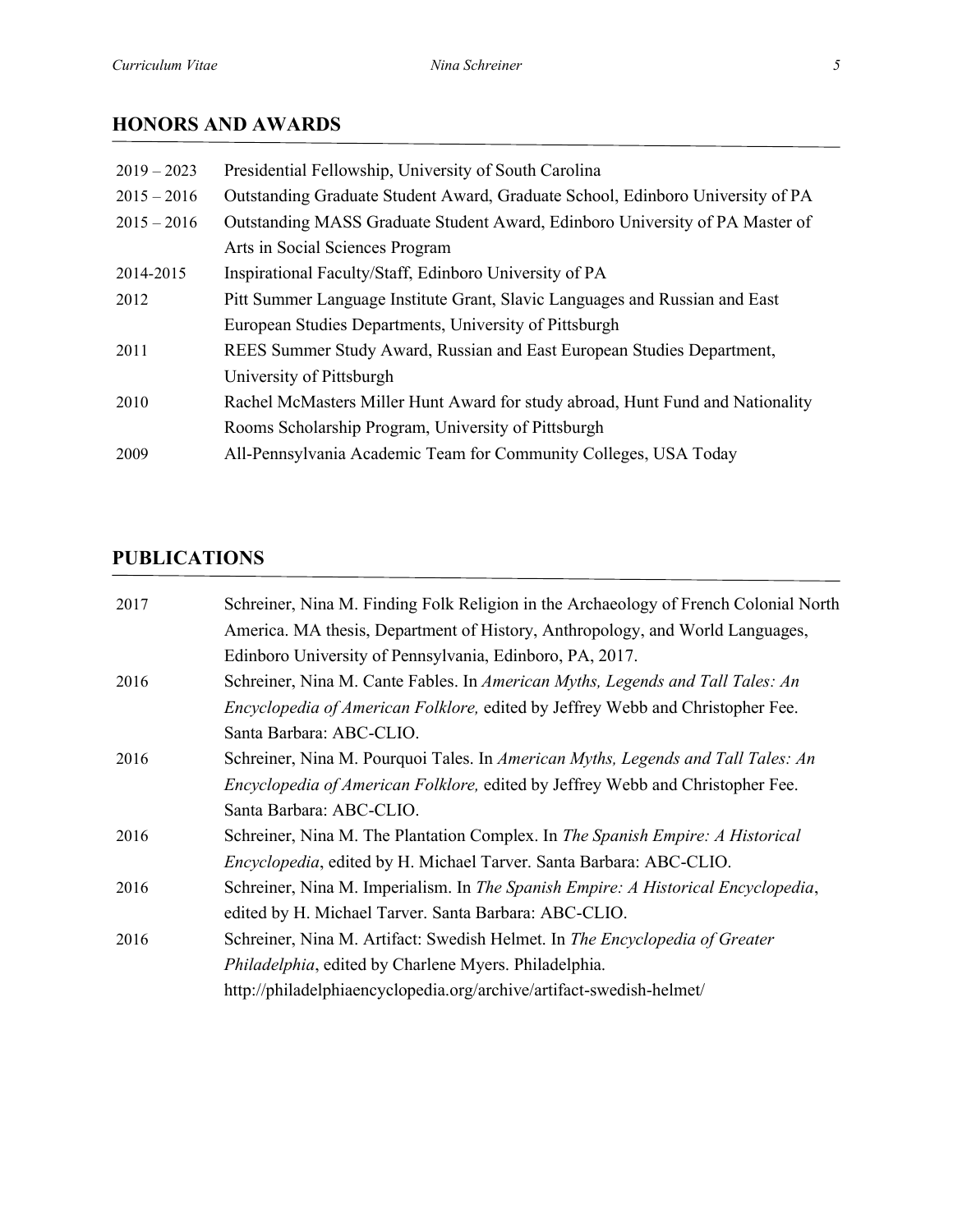### **PRESENTATIONS**

#### *PROFESSIONAL CONFERENCES*

| 2018 | Archaeology of a Frontier Plantation: Collections and Programs at Woodville         |
|------|-------------------------------------------------------------------------------------|
|      | Plantation, Pennsylvania, c. 1780. Society for American Archaeology 83rd Annual     |
|      | Meeting. Washington, D.C., April 11-15, 2018.                                       |
| 2018 | The Material Culture of Folk Religion in French Colonial North America, 1600-1763.  |
|      | Society for Historical Archaeology Annual Conference: Landscapes, Entrepôts, and    |
|      | Global Currents, New Orleans, LA, January 3-7, 2018.                                |
| 2017 | Early Contact Period Shell Trade and Bead Manufacture at a Cayuga Iroquois Site.    |
|      | Society for American Archaeology 82nd Annual Meeting, Vancouver, BC, Canada,        |
|      | March 30, 2017. Nina M. Schreiner and Kathleen M.S. Allen.                          |
| 2015 | Finding Folk Religion: Magicoreligious Artifacts at French Colonial Sites. Poster   |
|      | presentation. Center for French Colonial Studies Annual Meeting, Windsor, Ontario,  |
|      | October 24, 2015.                                                                   |
| 2015 | With No Leaves to Guide You: A study of census records in Edinboro, Pennsylvania    |
|      | using Ancestry.com. Pennsylvania Historical Association Annual Meeting, Harrisburg, |
|      | PA, October 8.                                                                      |
| 2015 | Reinventing Transhumance: The Seasonal Migratory Patterns of Professional Baseball. |
|      | Midwest Popular Culture Association / Midwest American Culture Association Annual   |
|      | Meeting, Cincinnati, OH, October 2, 2015.                                           |
| 2015 | Reading Racism in Historic American Military Correspondence. Midwest Popular        |
|      | Culture Association / Midwest American Culture Association Annual Meeting,          |
|      | Cincinnati, OH, October 4, 2015.                                                    |
| 2011 | Summer at the Hall of Fame. Society for American Baseball Research, Forbes Field    |
|      | Chapter Fall Meeting, Pittsburgh, PA, November, 2011.                               |
| 2009 | An Archaeological Analysis of the Evolution of Baseball Stadiums. Society for       |
|      | American Baseball Research, Forbes Field Chapter Fall Meeting, Pittsburgh, PA,      |
|      | November, 2009.                                                                     |
| 2008 | Citizenesses: Women's Participation in the French Revolution. Northeast Regional    |
|      | Honors Conference, Norristown, NJ, April 2008.                                      |

#### *INVITED LECTURES*

2019 The Scandalous Global History of Tea from an Archaeological Perspective. Public lecture. Woodville Plantation, Bridgeville, Pennsylvania, May 12, 2019. 2017 Etched Glass Windows at Woodville Plantation. Public lecture. Woodville Plantation, Bridgeville, Pennsylvania, November 2017.